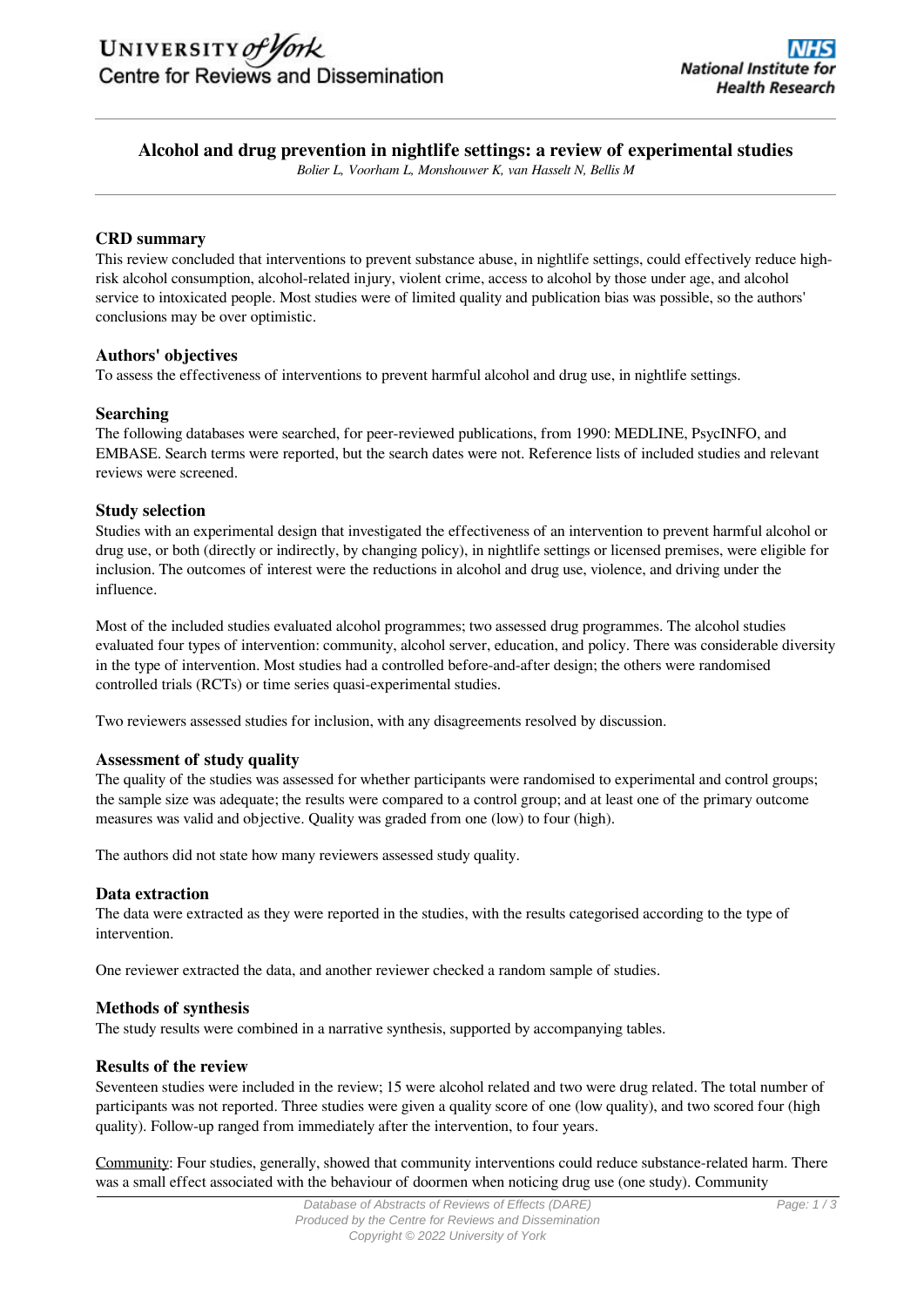# UNIVERSITY of York Centre for Reviews and Dissemination

interventions were effective in reducing high-risk alcohol consumption, and alcohol-related injury from traffic accidents and assault (one study); alcohol access by underage consumers (one study); and alcohol service to intoxicated customers and violent crimes (one study).

Alcohol server: From six studies, alcohol server interventions were effective in improving knowledge (four studies) and improving self-reported server behaviour (two studies). There were mixed effects on objective measures, including observed server behaviour, road accidents, blood alcohol level and drink driving.

Education: Two studies reported small effects of educational interventions on negative attitudes to drugs and drinking behaviour.

Policy: Four of five studies reported that policy interventions were effective on alcohol serving; the other study reported no significant effect.

# **Authors' conclusions**

Preventive interventions, in nightlife settings, could effectively reduce high-risk alcohol consumption, alcohol-related injury, violent crime, access to alcohol by those under age, and alcohol service to intoxicated people, but more research was needed.

#### **CRD commentary**

This review's question was clear and was supported by appropriate broad inclusion criteria. Several relevant databases were searched. Only peer-reviewed published studies were included, increasing the potential for publication bias. It was unclear whether the search was restricted by language, which makes it difficult to judge the risk of language bias.

Attempts were made to minimise reviewer bias and error during study selection, but it was unclear whether quality assessment was performed by two people. One reviewer extracted the data and another reviewer checked a small random sample of studies, so error and bias cannot be ruled out. Appropriate criteria were used to assess study quality and most studies were of low to moderate quality. Given the diversity of included studies in their interventions and designs, a narrative synthesis was appropriate.

Given the diversity and limited quality of most studies, and the possibility of publication bias, the results may not be reliable, and the authors' conclusions may be over optimistic.

# **Implications of the review for practice and research**

Practice: The authors recommended that interventions in nightlife settings should be a part of a wider drug and alcohol prevention strategy.

Research: The authors stated that high-quality effectiveness research on drug prevention interventions, and educational interventions, in nightlife settings, was required. Studies should have a control group, randomisation, and intention-totreat analysis. Research on the cost-effectiveness of the interventions was required, particularly for drug prevention and educational interventions.

# **Funding**

Not stated.

# **Bibliographic details**

Bolier L, Voorham L, Monshouwer K, van Hasselt N, Bellis M. Alcohol and drug prevention in nightlife settings: a review of experimental studies. Substance Use and Misuse 2011; 46(13): 1569-1591

# **PubMedID**

[21936624](http://www.ncbi.nlm.nih.gov/pubmed?term=21936624)

**DOI** 10.3109/10826084.2011.606868

# **Original Paper URL**